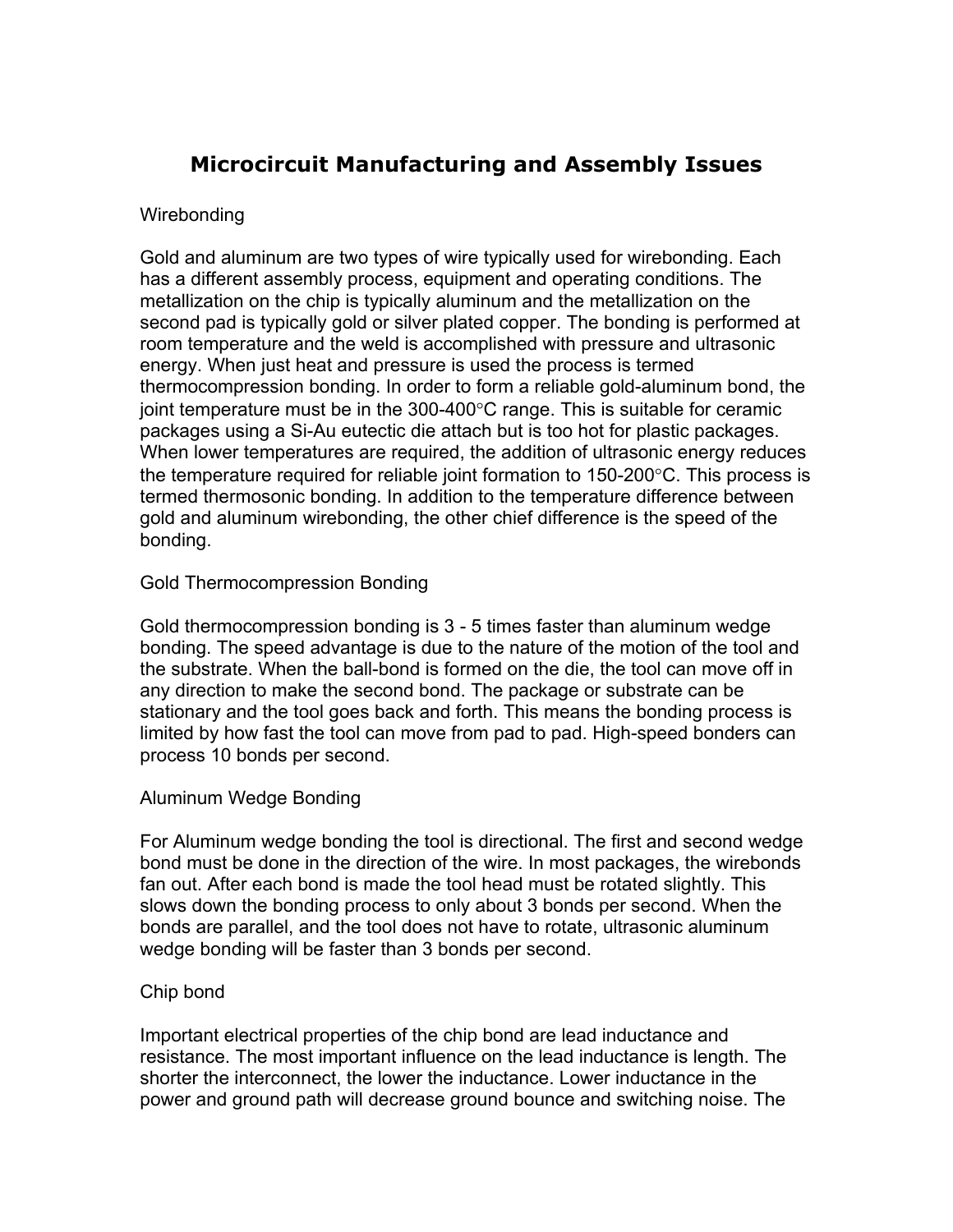second important term is resistance. Resistance will affect the DC voltage drop in power and ground paths. A wirebond, 1mil in diameter has a resistance of about 1 Ohm/inch. For a wire 50 mils long, the resistance is about 50 mOhms. With the typically 0.25 A limit for a single wirebond, the DC voltage drop might be 12 mV, below the typical noise budget for even a 3 V system. Shorter lengths and wider cross sections contribute to lower resistance. Typical electrical properties of various interconnect are summarized in Table 3.

# Pad Counts

Pad counts for die continue to increase. This comes from the combination of increased functionality and gate count, and the need for more power and ground pins to minimize ground bounce. The die-size for the same gate count is decreasing as the feature size gets smaller. These factors contribute to the need to decrease the pad pitch required around the periphery of a die for bonding pads. For example, the Pentium chip has maintained the same functionality, yet has gone through a number of die shrinks as the feature size has been

|           | <b>Resistance Per</b><br>∣Length | <b>Inductance</b><br>Per Length | Typical<br>Lengths | Typical<br><b>Resistances</b> | <b>Typical</b><br><b>Inductances</b> |
|-----------|----------------------------------|---------------------------------|--------------------|-------------------------------|--------------------------------------|
| Wirebond  | 1 Ohm/inch                       | 25nH/inch                       | 50-100 mils        | $ 50-100$ m $Ohms$            | $1.2 - 2.5$ nH                       |
| TAB       |                                  | 21nH/inch                       | 100-300mils        | $25 - 75 \text{mOhms}$        | $2.1 - 6.3nH$                        |
| Flip Chip | $0.08$ Ohms/inch                 | 18nH/inch                       | $3-6$ mils         | $\mathsf{ }\mathsf{<1mOhm} $  | $\leq 0.1$ nH                        |

reduced. The die shrink is illustrated in Figure 3. Though the die got smaller, the number of I/O off the die stayed the same. This means the bond pad pitch has to shrink.



Figure 3. Intel Shrinks Pentium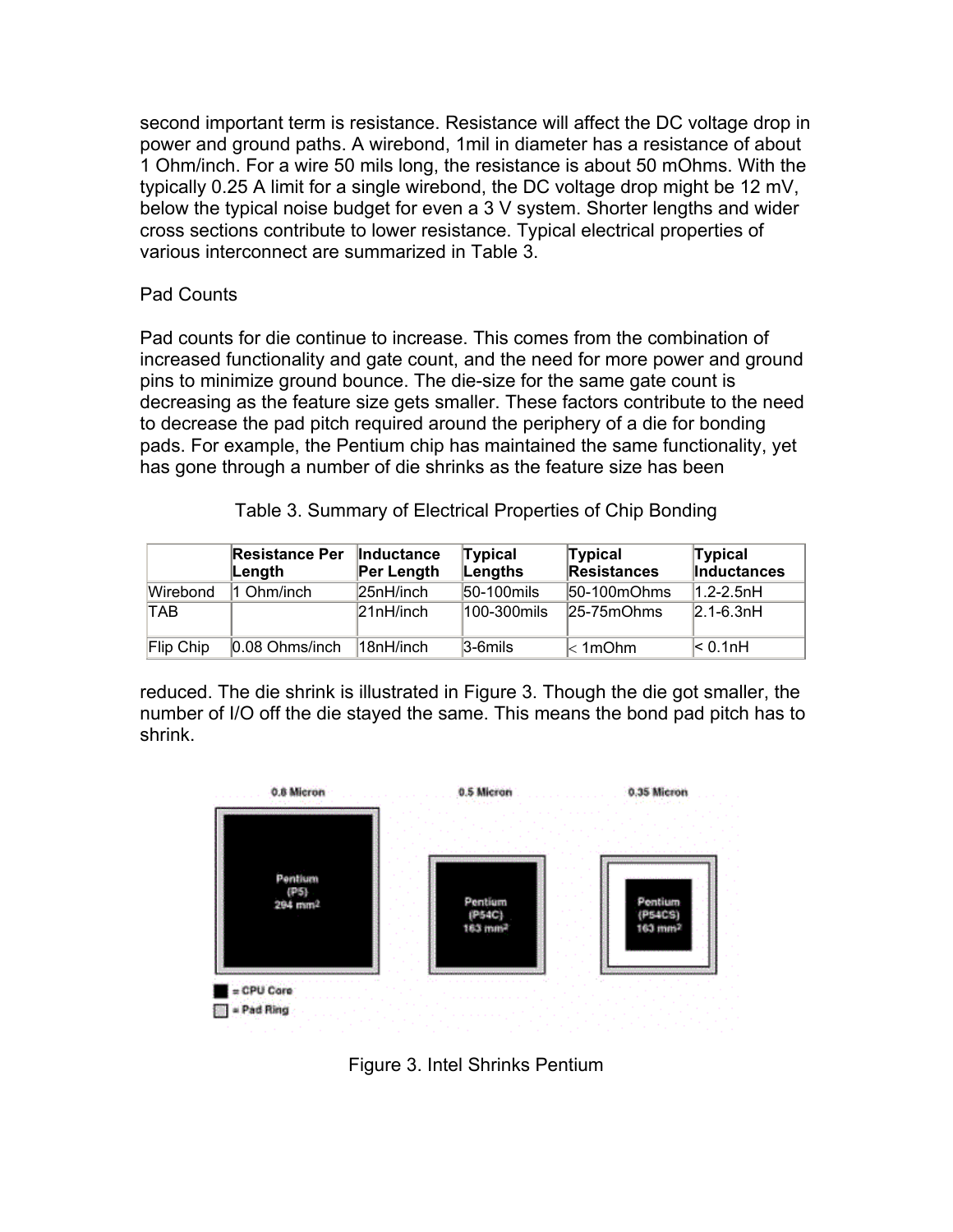## Pad Pitch

The microcircuit manufacturing process can make pads on 1-micron centers. The useful pitch of a bonding pad is set by the wirebonder technology. This is the major driving force on bonding technology allowing a tighter pad pitch on the chip. Figure 4 shows the maximum number of pads that can fit on a die with a fixed pad pitch. For the largest die, at 18mm on a side, the pad limited I/O count is 720 I/O for 100 micron centers. A growing concern for large ASICs is being pad limited. This means the die size must be artificially increased to allow enough perimeter for all the bonding pads.



Figure 4. Maximum I/O Possible for Pads Limited Peripheral Die Source: ICE, "Roadmaps of Packaging Technology"

# **Die Pad/Paddle Design**

**WAFFLE PATTERNED DIE PAD PLAIN SURFACE DIE PAD ( PREFERRED DESIGN ) ( PRONE TO DISATTACH )**